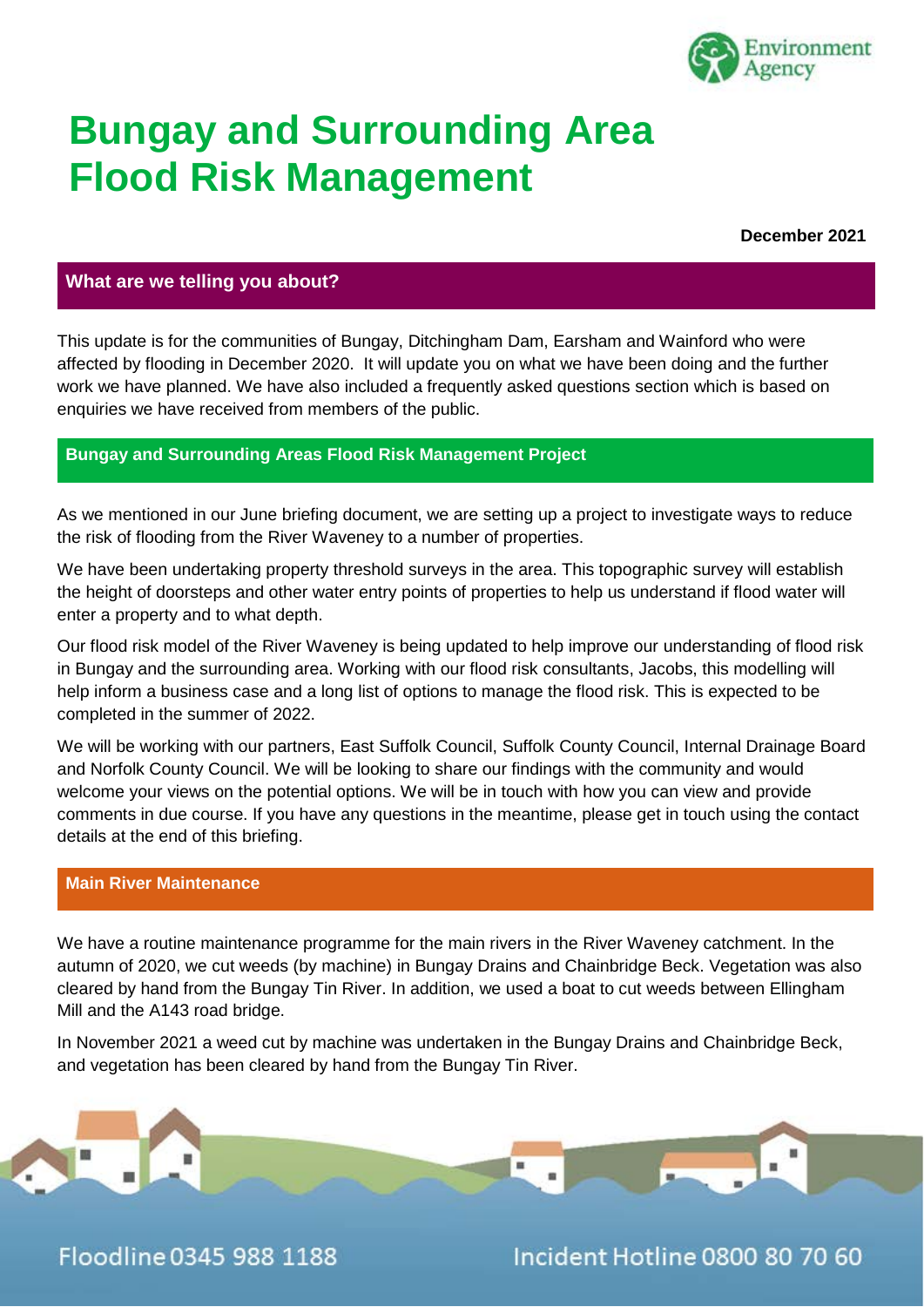

#### **Community Flood Group**

We would like to support the community in setting up a community flood group, especially as the community will be a key stakeholder in discussing the most suitable option available to manage the flood risk in Bungay and surrounding area. The group would also support the whole community to be more flood resilient in the future.

We will be holding an initial online meeting via MS Teams, between 5.30pm to 7.30pm on Wednesday 19 January 2022. The creation of the community flood group will require some volunteers to lead and support the group.

If you would like to be part of the community flood group in any kind of capacity and to improve the resilience of the whole community, please contact Tina Starling at [tina.starling@environment](mailto:tina.starling@environment-agency.gov.uk)[agency.gov.uk](mailto:tina.starling@environment-agency.gov.uk) or phone 07500 884454

#### **Flood Warning Service**

To improve the accuracy of the flood warnings in Bungay we are continuing to review the thresholds for our Flood Warning System based on information gathered during the December 2020 event.

We understand that some residents raised concerns the flood alerts and warnings issued during the December 2020 event were received after the flooding occurred from multiple sources. Our flood warning system can only warn for flooding from the River Waveney.

We cannot provide a warning service for surface water flooding as it is extremely difficult to predict precisely where it will happen as it is dependent on a number of factors including topography, geology, rainfall, soil moisture conditions, and the local drainage network.

If you are in immediate danger during a flood call 999 and follow advice from the emergency services to keep yourself and your family safe. For further information on [what to do in a flood -](https://check-for-flooding.service.gov.uk/what-to-do-in-a-flood) Check for flooding - [GOV.UK \(check-for-flooding.service.gov.uk\)](https://check-for-flooding.service.gov.uk/what-to-do-in-a-flood)

#### **Contact for more information**

For further questions or comments please contact:

Nicki China Environment Agency - FCERM Advisor Email: [Enquiries\\_EastAnglia@environment-agency.gov.uk](mailto:Enquiries_EastAnglia@environment-agency.gov.uk)



Floodline 0345 988 1188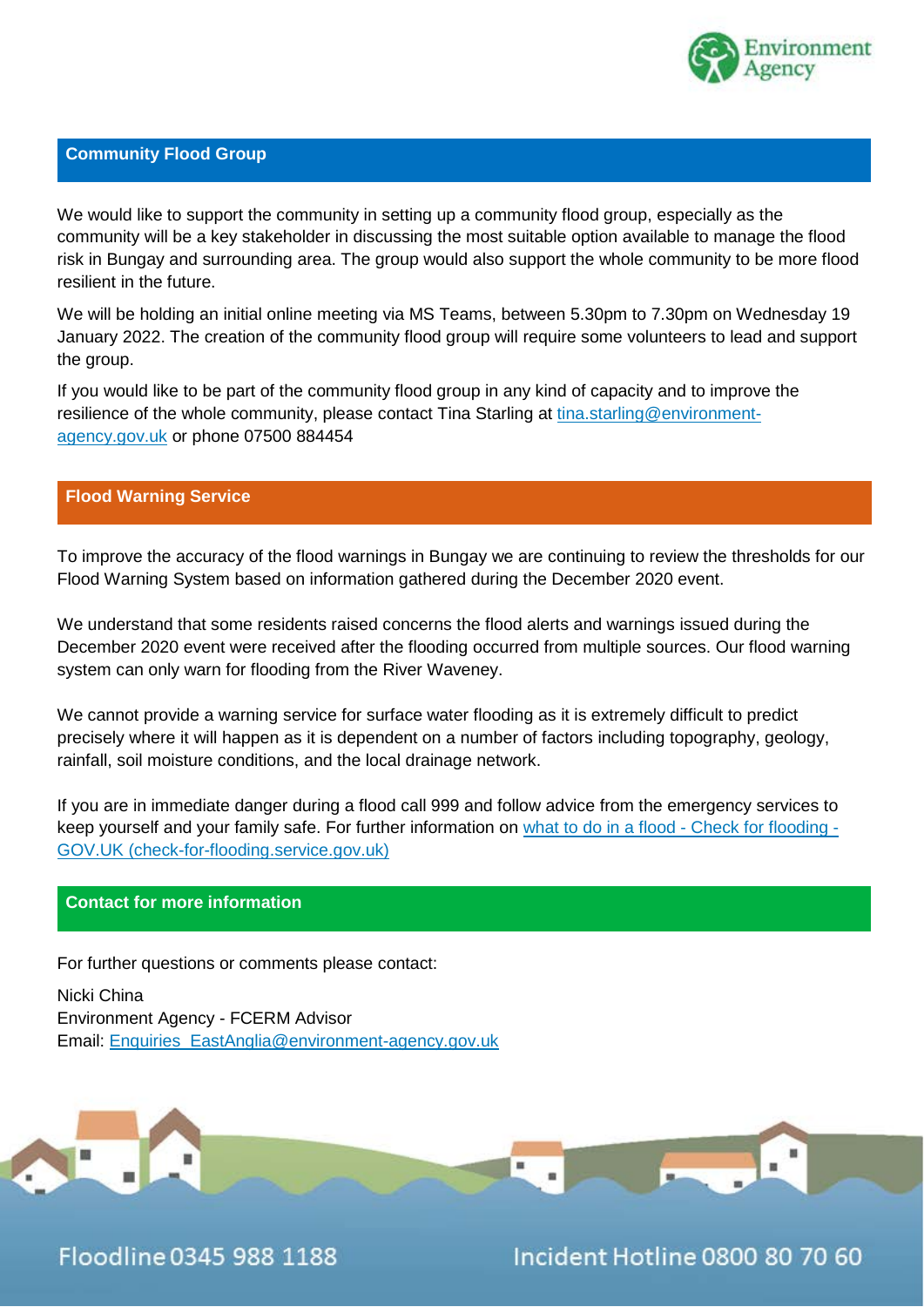# **Frequently Asked Questions**



#### **Flood Warnings**

#### **How do I know if my property is at flood risk?**

You can check if your property is at risk by visiting: [www.gov.uk/check-if-youre-at-risk-of-flooding](http://www.gov.uk/check-if-youre-at-risk-of-flooding)

#### **What are flood warnings and how do I sign up for them?**

We have a network of both rain gauges and river gauging stations to monitor the height and flow of rivers. If a river level is measured or forecast to reach above a typical range this means that flooding is possible, and a flood warning or alert may be issued.

We provide a warning and informing service through Flood Warnings Direct. Alerts and warnings can be sent to you by text message, phone call or email. Register with our Flood Warnings Direct service by visiting our website: [www.gov.uk/sign-up-for-flood-warnings](http://www.gov.uk/sign-up-for-flood-warnings) or call FloodLine on 0345 988 1188.

#### **I am signed up for flood warnings but I was flooded before the warning came through, why?**

We understand that some residents raised concerns about flood alerts and warnings issued during the December 2020 event were sometimes received after the flooding had begun in some locations. This happened because flooding occurred from multiple sources. The Environment Agency's flood warning system can only warn for flooding from the River Waveney. We cannot provide a warning service for surface water flooding as it is extremely difficult to predict precisely where it will happen as it is dependent on a number of factors including topography, geology, rainfall, soil moisture conditions and the local drainage network.

#### **Flood incident management**

#### **How did the Environment Agency respond to the flooding?**

Due to the Government guidance many of our office-based staff were working from home. This did not affect our ability to respond to incidents and we had plans in place to ensure that we could operate a virtual incident room during a flood event. We have staff rostered on standby 24/7 365 days a year and for the Christmas period had rosters with three times the resilience to a normal week.

Our staff were working around the clock between 23 December 2020 and 4 January 2021. This included checking gauges, clearing trash screens, as well as monitoring river levels and issuing warnings where necessary.

#### **Did the operation of the sluices contribute to the flooding last December?**

The vast majority of the Environment Agency owned and maintained sluices functioned as expected during the December 2020 flood event. At the time, our Flood Warning Duty Officer was able to confirm that at Ellingham and Wainford, both gates were opening on 23 December 2020 and were fully open from 24 until 28 December 2020. In the aftermath of the flood event, we became aware of a fault with the Bungay Sluice. The transducer which determines the water levels was submerged, resulting in the gates operating independently of the river levels and closing for 16 hours on 24 December.

Our operatives were on the ground every day throughout the flood event, conducting "river runs" to monitor the river, flood plain and sluices. However, access to the riverbanks proved difficult in many places, as the river had overtopped and filled the surrounding flood plain. As a result, we had no early indication that there was a fault with the gate, and only became aware of the problem after the event.

At the point when the gates were closing, the water had already overtopped the banks and was on the flood plains adjacent to the sluice, meaning any flows impeded by the gates closing were minor due to the volumes of water already bypassing this structure. As a result, we believe the gate closure would have had a limited impact further upstream in Ditchingham Dam and the Bridge Street area of Bungay, where we have received reports of internal flooding to properties. We've repaired the transducer and a contingency plan has been implemented to ensure that the gates do not close accidentally during future flood events.

н

關



m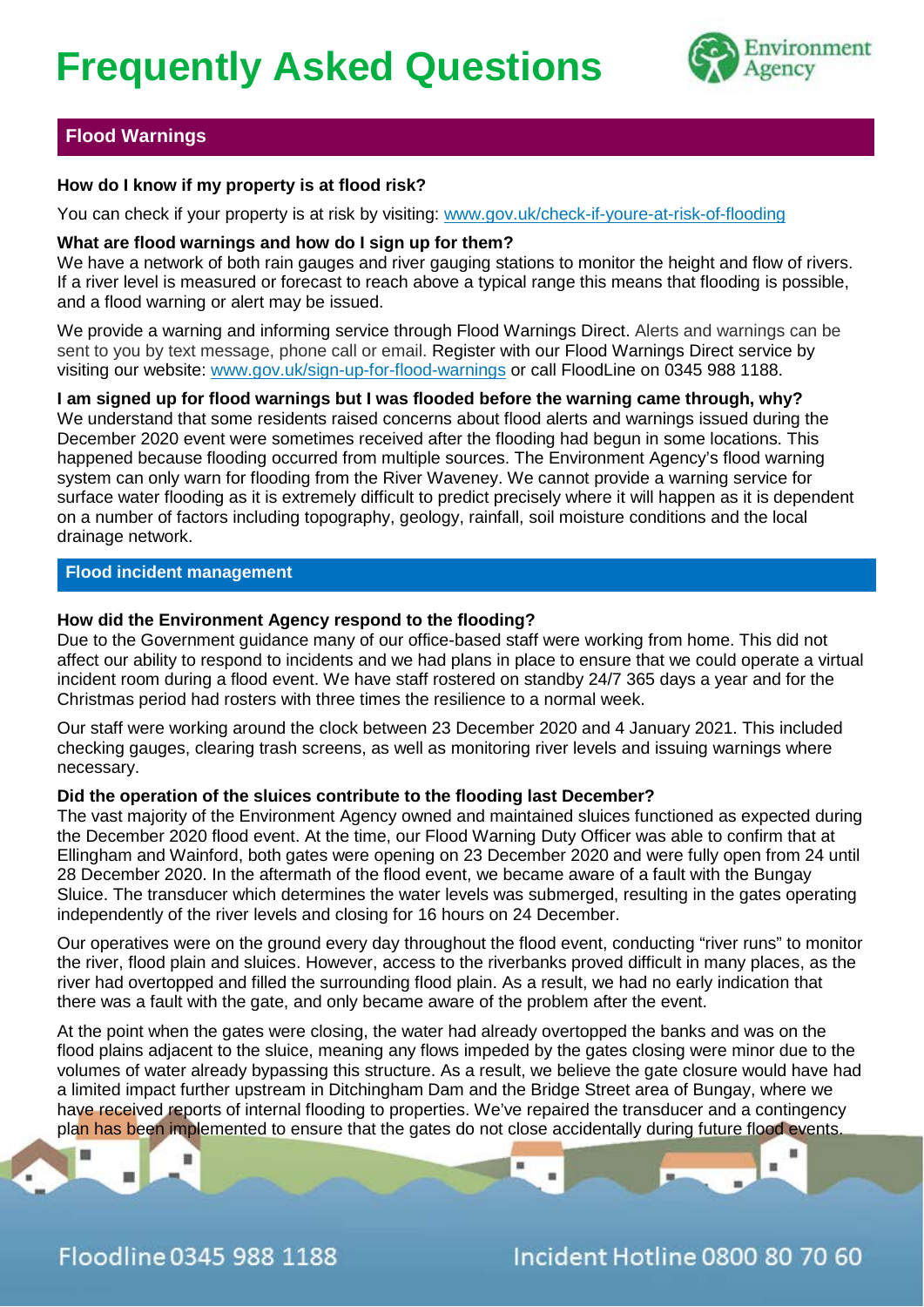

#### **Reporting**

#### **Who should I report flooding to?**

Depending on where the flooding comes from will dictate who needs to be informed and who would deal with that flooding.

| <b>Flooding</b>                                         | <b>Authority</b>              | <b>Contact details</b>                       |
|---------------------------------------------------------|-------------------------------|----------------------------------------------|
| Surface water, groundwater and<br>ordinary water course | <b>Suffolk County Council</b> | 0345 606 6171<br>www.suffolk.gov.uk/flooding |
| Main rivers, coastal flooding and<br>reservoirs         | <b>Environment Agency</b>     | Incident Hotline- 0800 807060                |
| Sewer flooding                                          | Anglian Water                 | 03457 145145<br>www.anglianwater.co.uk       |

#### **What is a Section 19 report?**

Section19 reports are a requirement under the Flood & Water Management Act 2010, that Lead Local Flood Authority (LLFA) will investigate flooding under certain situations, set out in the Suffolk Local Flood Risk Management Strategy. Suffolk County Council, will carry out Section 19 investigation when:

- 1. Where there was a risk to life as a result of flooding
- 2. Where internal flooding of one property (domestic or business) has been experienced on more than one occasion
- 3. Where internal flooding of five properties has been experienced during one single flood incident
- 4. Where a major transport route was closed for more than 10 hours as a result of flooding
- 5. Where critical infrastructure was affected by flooding
- 6. Where there is ambiguity surrounding the source or responsibility of a flood incident.

A Section 19 was not carried out for the flood incident in Bungay, Earsham and Wainford as the source of flood was from the main river Waveney and not ambiguous. A section 19 report was carried out for Ditchingham Dam as Norfolk County Council (LLFA for the area) have different criteria available at [www.norfolk.gov.uk/rubbish-recycling-and-planning/flood-and-water-management/flood-investigations](http://www.norfolk.gov.uk/rubbish-recycling-and-planning/flood-and-water-management/flood-investigations)

#### **Property Flood Resilience**

#### **Why haven't I been offered Property Flood Resilience for my property?**

We are currently not offering Property Flood Resilience (PFR) measures to properties that flooded in the Bungay and surrounding area because we are investigating the viability of a community-wide scheme to provide some form of protection against flooding first.

The way that Government funding works for flood protection is that a property can only receive the benefit once, and therefore until we know whether a community-wide solution is possible, we are unable to provide PFR measures. By doing so would weaken the justification, and amount of funding available to deliver any other measures that are found to be cost beneficial. If following our study, it turns out that there aren't any viable, cost beneficial community-wide options, it may be that Property Flood Resilience measures are offered to the properties that flooded last December.

There is of course nothing stopping you installing your own PFR measures, however, please note if you do carry out this work and PFR measures are offered in the future, you will not be retrospectively paid for products already purchased. As soon as we know the best course of action for managing the flood risk in Bungay and the surrounding area, we will arrange a community event.



關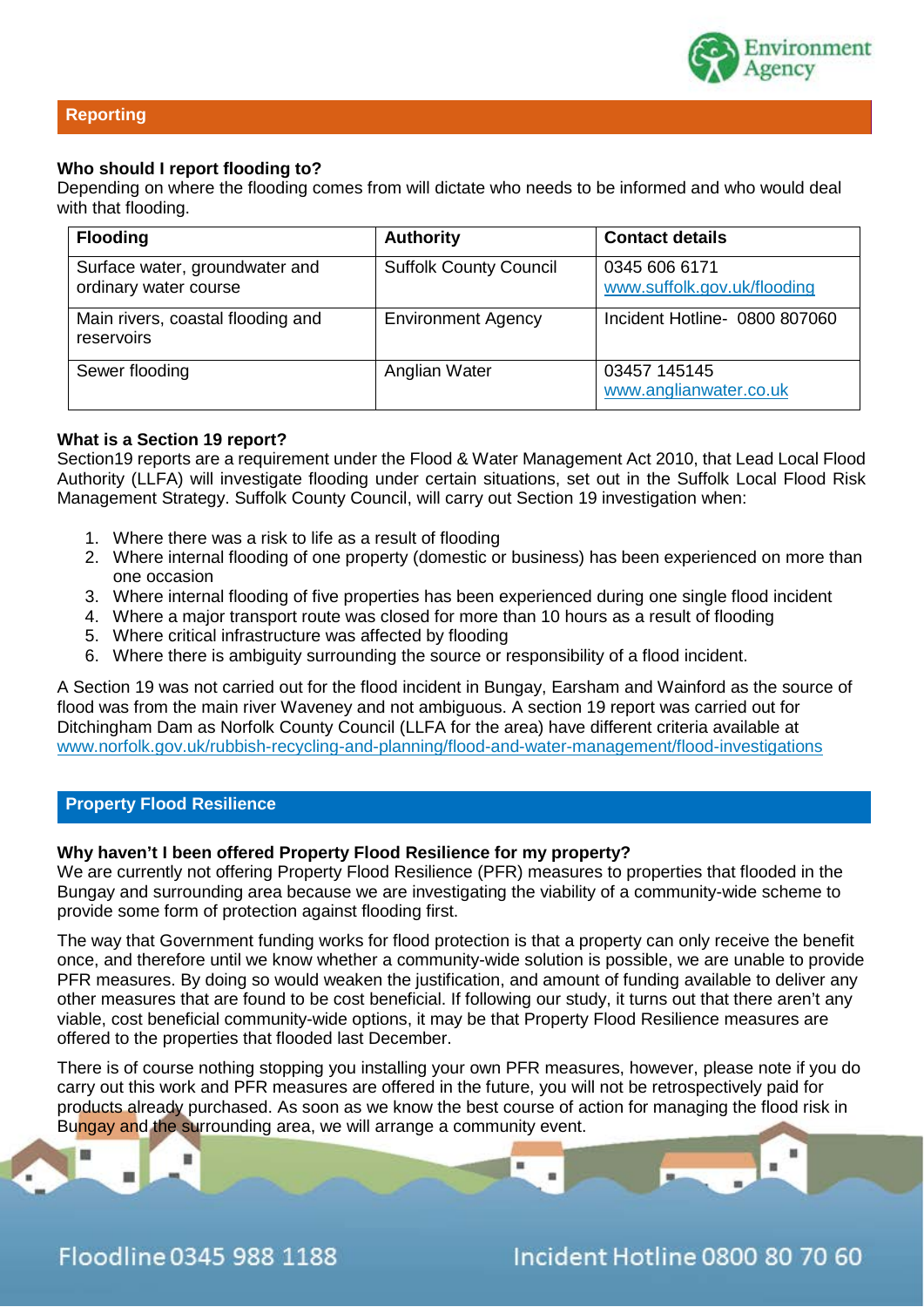

#### **Why are other communities being offered Property Flood Resilience?**

In other communities where there was flooding of isolated properties from main river sources and where strategic ways of managing the flood risks are unlikely to be cost beneficial, we are developing an area wide PFR project.

This project will investigate the potential for delivery of PFR measures to the properties that flooded in December 2020, and currently includes properties in the communities of Barsham, Brockdish, Eye, Flixton, Hempnall, Lower Tasburgh, Needham, Scole and Waterloo, Stowmarket, Wenhaston, Wetherden, Worthing, Woodton & Wramplingham.

#### **Maintenance**

#### **What channel maintenance was undertaken in Bungay and the surrounding area prior to the flooding in December 2020?**

We have a routine maintenance programme for the main rivers in the River Waveney catchment. In the autumn of 2020, a weed cut by machine was undertaken in Bungay Drains and Chainbridge Beck, and vegetation was cleared by hand from the Bungay Tin River. In addition, a weed cut by boat was undertaken between Ellingham Mill and the A143 road bridge.

#### **Why has the level of channel maintenance declined across the River Waveney catchment in recent years?**

The amount of maintenance works that we can undertake depends on our budget allocation in any given year. Each year, we plan and deliver a programme of maintenance that focuses on activities and locations where there is the greatest flood risk and need for intervention.

We do undertake less maintenance of rural watercourses than in the past. This is because we are required to spend flood risk management funding on works that have a demonstrable benefit in reducing flood risk to people and property (i.e. homes and businesses with a postcode).

All watercourses are regularly inspected, and maintenance works planned according to the level of flood risk to people and property. This means that the maintenance work that we do in the Waveney catchment is targeted where there are properties at a high risk of flooding, and this allows us to spend taxpayer's money where it delivers the greatest benefits in reducing flood risk.

#### **Would dredging reduce the likelihood and consequences of flooding for residents of Bungay and other communities along the River Waveney?**

Dredging as an approach to flood risk management is often mentioned by riparian landowners and residents, particularly those that have lived next to a watercourse for a long time and remember this type of channel maintenance taking place in the 20th century.

First and foremost, it is important to establish the difference between dredging and desilting. The former involves the removal of the consolidated material below the natural level of the bed which deepens the river channel, whilst de-silting removes just the fine, un-consolidated sediment without removing any of the hard bed of the river.

Dredging and desilting can form part of our maintenance programme. We consider each location carefully and undertake this type of maintenance where we know it will make a difference. Understanding where dredging and desilting will – and will not – reduce flood risk is key.

We plan dredging and desilting works where they are technically effective, good value for money, do not significantly increase flood risk for others downstream and are environmentally acceptable. The effectiveness of this type of maintenance varies substantially from river to river and within a particular river so we assess it on a location-by-location basis.

Floodline 0345 988 1188